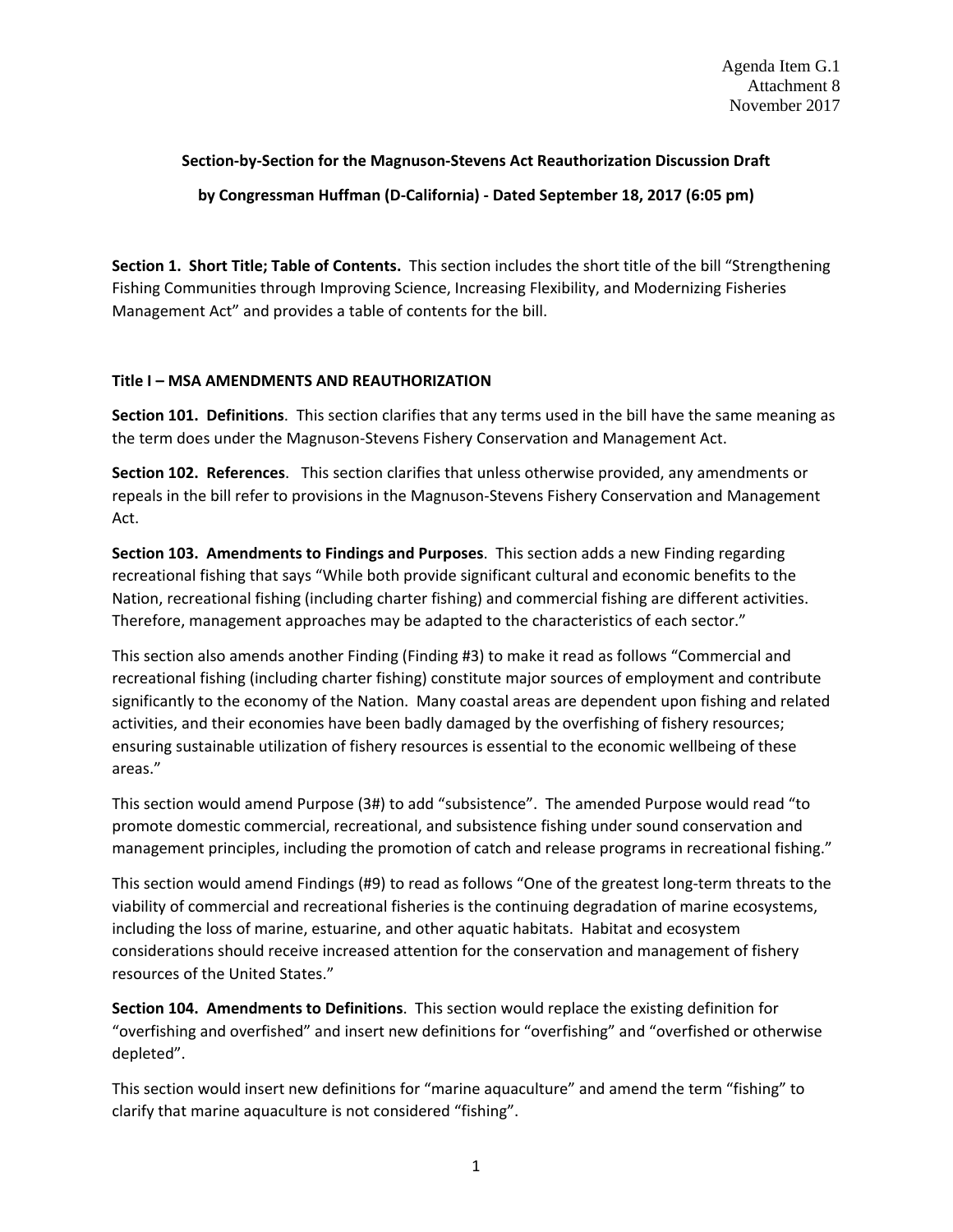This section would insert new definitions for "subsistence fishing", "habitat areas of particular concern", "adverse effect", and "forage fish".

This section would substitute the new term "overfished and otherwise depleted" anywhere in the Act that the term "overfished" is currently used.

**Section 105. Authorization of Appropriations**. This section would reauthorize the Act for the Fiscal Years 2018 through 2022 with each year's authorization increased from the previous year by the estimated percentage change in the Consumer Price Index.

# **Title II – FISHERIES MANAGEMENT FLEXIBILITY AND MODERNIZATION**

# **Section 201. Authority to Use Alternative Fishery Management Measures**.

This section amends section 302(h) of the Act to give Councils the authority – when implementing Annual Catch Limits – to consider alternative fishery management measures such as extraction rates, fishing mortality targets, and harvest control rules particularly in recreational fisheries or in the recreational components of mixed use fisheries.

# **Section 202. Modifications to the Annual Catch Limit Requirements**.

This section would amend section 302 of the Act to allow Councils to account for relevant economic, social, and ecological factors in establishing the annual catch limits for a fishery as long as these actions remain consistent with the definition of "optimum".

This section would not require Councils to set an Annual Catch Limit for "ecosystem component species" and for species that have a natural life cycle of approximately 1 year and that the Secretary has determined are not subject to overfishing, are not in an otherwise depleted condition or are not approaching either of those conditions, and is not likely to become subject to either of those conditions in the absence of conservation and management measures. "Ecosystem Component Species" is defined as "a stock of fish that a Council or Secretary has determined does not require conservation and management, but has determined should be listed in a fishery management plan in order to achieve ecosystem management objectives."

This section would allow Councils and the Secretary, when establishing Annual Catch Limits and to prevent overfishing, to take into account management measures under international agreements in which the United States participates and, in the case of Annual Catch Limits, take into account fishing for the species outside the EEZ that is not subject to the jurisdiction of the U.S. and that U.S. fishing vessels do not account to overfishing of the species.

This section would allow Councils to establish Annual Catch Limits for a stock complex if that ACL prevents overfishing on all species in the complex.

This section would allow Councils to establish Annual Catch Limits for up to a three-year period.

# **Section 203. Council Transparency and Public Process**.

This section would require that decisions and recommendations of the committees and panels of the Councils be developed in a transparent manner.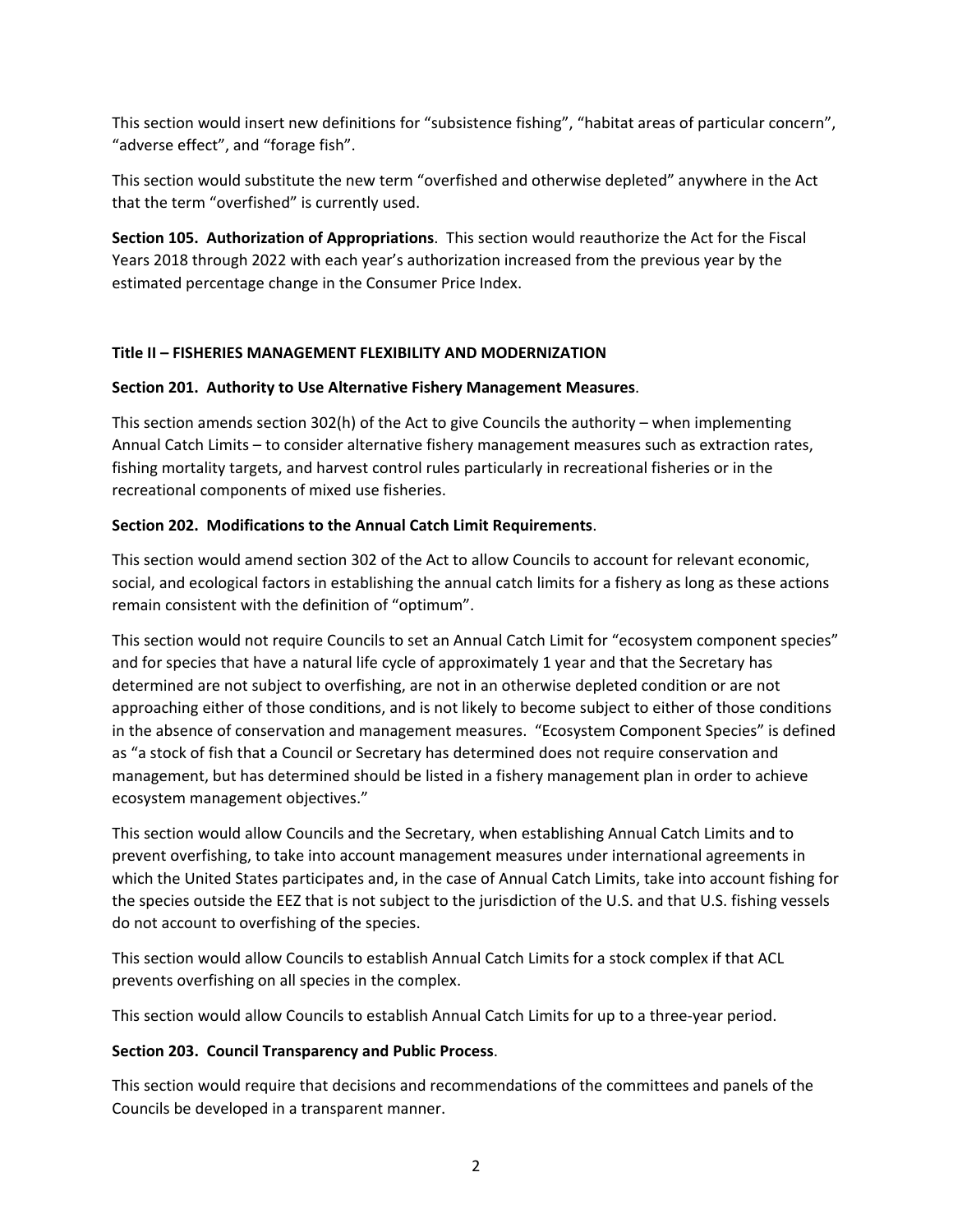This section would require that each Council make available on the internet website of the Council, to the extent practicable, a webcast, recording or live broadcast of each meeting of the Council and the Council Coordination Committee. This section would also require that each Council make available on their website an audio, video, searchable audio, or written transcript of each Council meeting and of the Council's committee meetings. These recordings must be available no later than 30 days after the conclusion of the meeting.

This section would require the Secretary to maintain and make available to the public an archive of Council and scientific and statistical committee meetings, audios, videos, and transcripts.

This section would require that, at the request of any Council voting member, the Council hold a roll call vote on any matter before the Council.

This section would require that each Council hold a recorded vote on all nonprocedural matters before the Council.

#### **Section 204. Additional Amendments Related to Fishery Management Councils**.

This section would add one voting seat to the New England Council to provide a liaison – and require that this additional seat be a current member of the Mid-Atlantic Council - to represent the interests of fisheries under the jurisdiction of the Mid-Atlantic Council.

This section would add two voting seats to the Mid-Atlantic Council to provide a liaison – and require that one of these additional seats be a current member of the New England Council - to represent the interests of fisheries under the jurisdiction of the New England. The second new seat would add a voting seat to the Mid-Atlantic Council to provide a liaison – and require that this additional seat be a current member of the South Atlantic Council - to represent the interests of fisheries under the jurisdiction of the South Atlantic Council.

This section would add one voting seat to the South Atlantic Council to provide a liaison – and require that this additional seat be a current member of the Mid-Atlantic Council - to represent the interests of fisheries under the jurisdiction of the Mid-Atlantic Council.

This section would require the Governor of Alaska, when submitting nominations for the North Pacific Council, to consult with subsistence fishing interests of the State. In addition, the amendment would add subsistence fishing as a qualification that could be required of Council appointees (to be individuals who are knowledgeable regarding the conservation and management of commercial, recreational, or subsistence fisheries).

This section would require each Council, to the extent possible, to minimize the amount and cost of member and staff travel by the use of electronic means for remote participation during meetings, including for voting.

This section would require each Council to develop and implement a plan to protect and recover essential fish habitat in the region under the authority of the Council. This plan would need to include quantitative and measurable milestones and goals for increasing the quality and quantity of such habitat and would need to include conservation and management measures to implement the plan.

This section would require each Council to develop and implement a plan for reducing bycatch in the region under the authority of that Council which will prioritize the reduction of bycatch of those species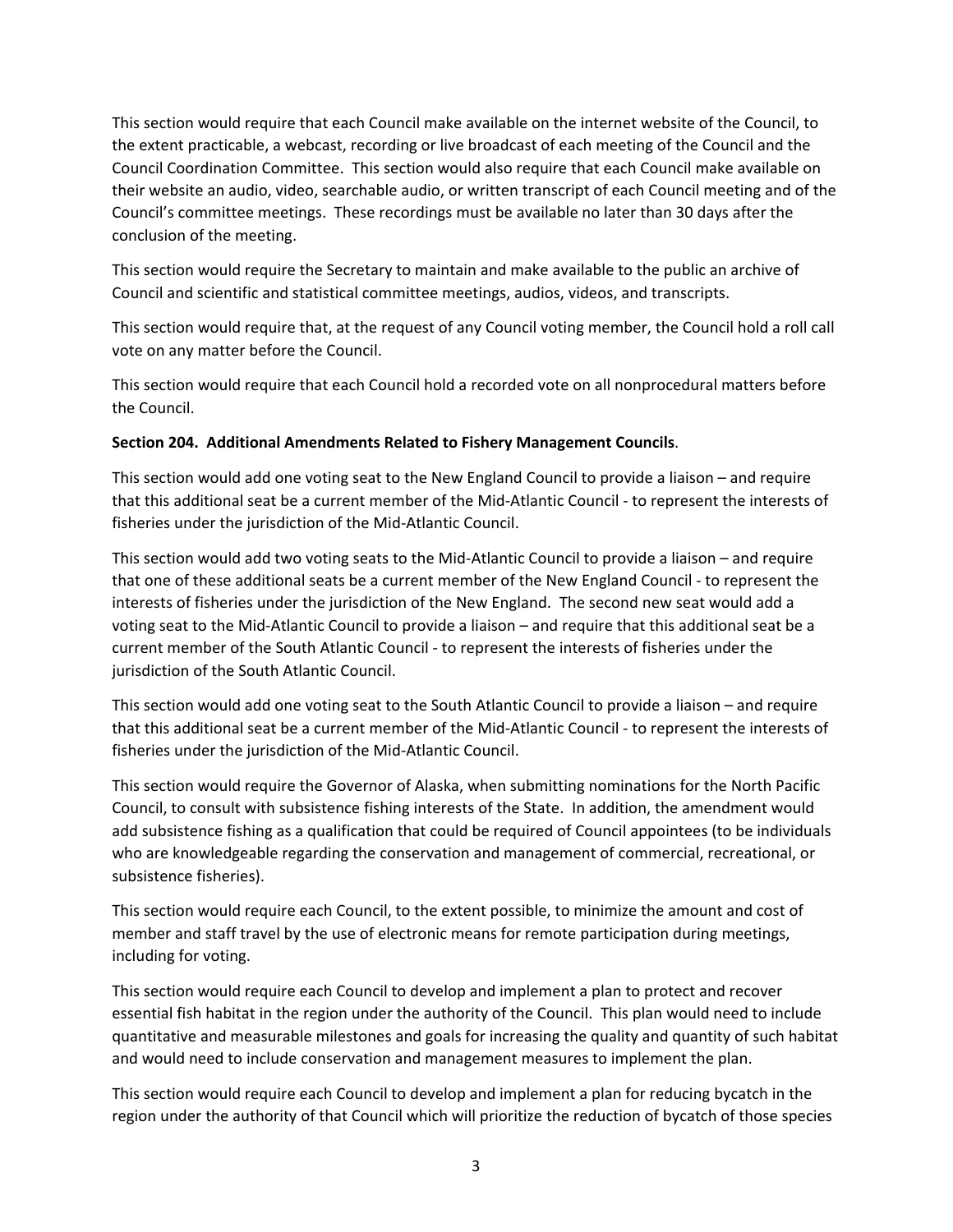with high ecological, economic, or cultural importance. This plan would need to include quantitative and measurable milestones for decreasing bycatch and would need to include conservation and management measures to implement the plan.

This section would require, within two years of the completion of each Secretarial review required under a new section 304(k) *(Note: this new review appears on page 21 of the draft)*, each Council to review each of the above required plans to be consistently timed with the Secretarial review and would require each Council to amend its fishery management plans as necessary and appropriate.

This section would require each Council to review its designations of essential fish habitat and habitat areas of particular concern at routine intervals not to exceed 5 years and base these reviews on new scientific evidence or other relevant information. This section would require each Council to amend its fishery management plans as necessary and appropriate.

This section would require the Comptroller General of the United States to report to Congress, within 180 days of the enactment of this legislation, on the operations of the Regional Fishery Management Councils. This report would require a full accounting of all grant money received and distributed by the Councils for the preceding 10 years including an analysis of the deliverables and results of all grantfunded projects.

In addition, the review would require an assessment of interactions of the Councils and Council staff with Congress for the 10-years preceding the enactment of this legislation including an analysis of the extent to which such interactions comply with prohibitions on lobbying Congress *(Note: I believe the legislation cites the wrong United State Code section)* and prohibitions included in the conditions of any grants received by the Councils from NMFS.

The section would also require an assessment of Council member and Council staff conflicts of interest.

# **Section 206. Flexibility and accountability in Rebuilding Fish Stocks.**

This section would amend the current requirement for rebuilding overfished stocks (section 304(e)) to remove the requirement to rebuild within 10 years and replace it with the requirement for rebuilding to "not exceed the time the stock of fish would be rebuilt without fishing occurring plus one men generation, unless management measures under an international agreement in which the United States participates dictate otherwise" and adding a requirement that each rebuilding plan "specify a schedule for reviewing the rebuilding targets, evaluating environmental impacts on rebuilding progress, and evaluating progress being made toward reaching rebuilding targets."

This section would require the Secretary to review any fishery management plan, plan amendment, or regulations required under the rebuilding provisions at routine intervals no to exceed 2 years. The Secretary would be required to find that adequate progress toward ending overfishing and rebuilding of the affected stocks has not resulted if: the biomass of the stock is not increasing at a sufficient rate (a rate that it is unlikely that the stock will be rebuilt within the time period for rebuilding established in the rebuilding plan without changes); the level of fishing mortality or catch consistent with the fishery management plan is exceeded and the causes and rebuilding consequences and harvests exceeding the management plan are not corrected; when rebuilding expectations of the stock or stock complex are significantly changed due to new information about the status of the stock; or for any other appropriate reasons.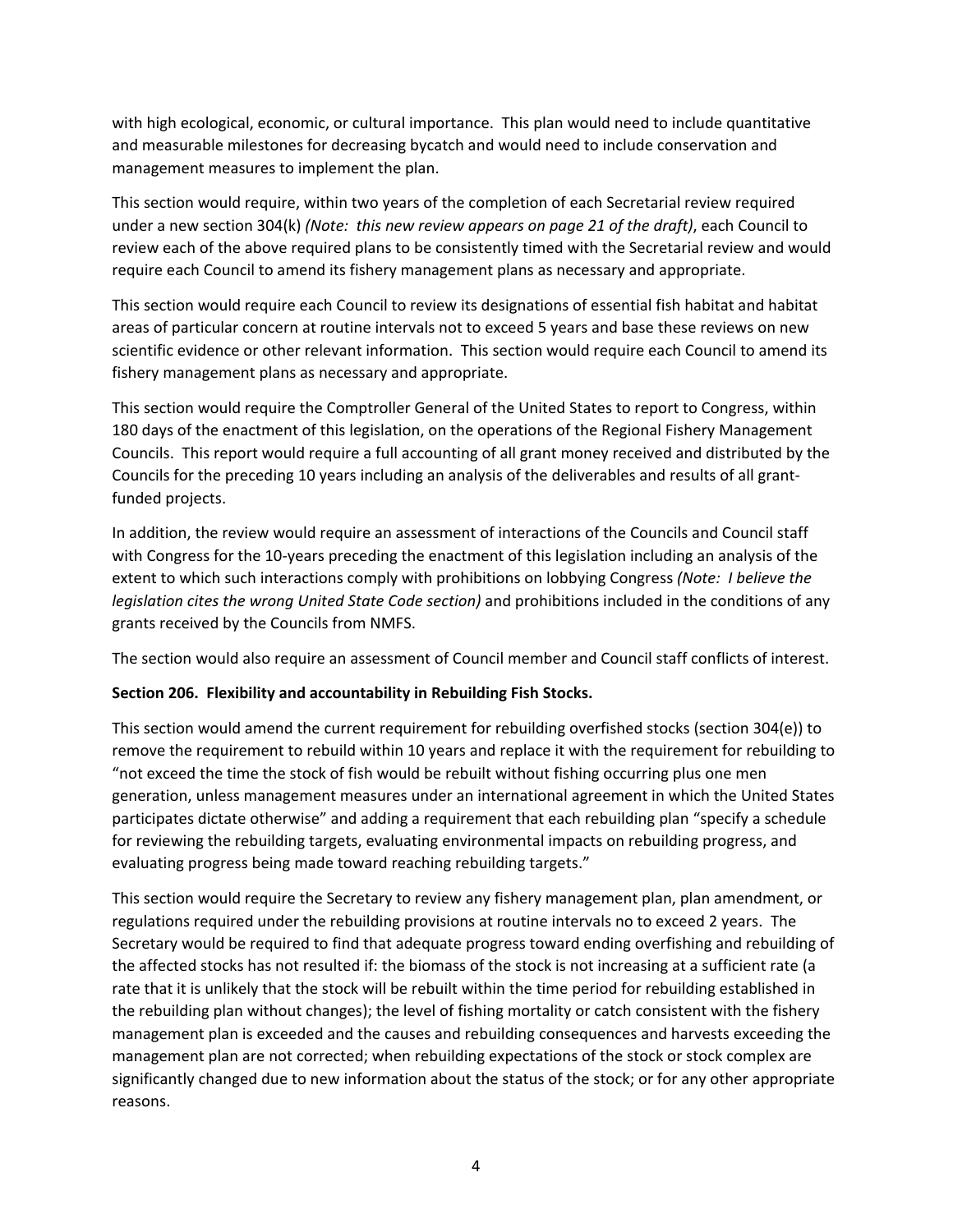This section would require the Secretary, if the Secretary finds during his review that rebuilding plans, plan amendments, or regulations have not resulted in adequate progress toward ending overfishing and rebuilding affected stocks, to assess the extent to which bycatch, the lack of forage fish, or adverse effects on essential fish habitat are causing or contributing to the lack of adequate progress. This section would also require the Secretary in the case where an overfished highly migratory species is not making adequate progress toward rebuilding, immediately make necessary revisions to achieve adequate progress. For all other fisheries where the Secretary determines that adequate progress is not being made toward rebuilding this section would require the Secretary to notify the appropriate Council and make recommendations on further conservation and management measures that the Council should consider to achieve adequate progress.

This section would require that if the Secretary determines that adequate progress is not being made toward rebuilding for any stock or stock complex, a revised rebuilding plan should be developed to ensure progress toward rebuilding. This requirement does not change the deadline for rebuilding a stock or stock complex unless the rebuilding expectations are significantly changed due to new information about the status of the stock.

This section would prohibit a Council from adopting, and prohibit the Secretary from approving, a fishery management plan, plan amendment or proposed regulation required under this section for any fishery that has previously been under a rebuilding plan that did not rebuild the fishery to the biomass necessary to achieve maximum sustainable yield (as determined by the Council's SSC) unless the new plan has at least a 75 percent chance of rebuilding the overfished or otherwise depleted stock within the time limit proposed by the Council.

This section would authorize the use of alternative rebuilding strategies, including harvest control rules and fishing mortality rate targets to the extent they are in compliance with the requirements of the Act.

This section would allow a Council to terminate a rebuilding plan if the Council's SSC determines and the Secretary concurs that the stock was not overfished in the year that the overfishing determination was based upon and that the stock has never been overfished in any subsequent year including the current year.

This section would include a new requirement that the Secretary review each Council's implementation of the new requirements for plans to protect and recover essential fish habitat and plans for the reduction of bycatch at least every five years. Under this review, if the Secretary finds that there is a lack of adequate progress toward achieving the goals of the plans, the Secretary is required to recommend plan revisions that the Council is required to consider in order to achieve adequate progress.

#### **Section 207. Protecting Fish Stocks and Habitat**.

Under current law, if the Secretary receives information from a Council, Federal or State agency that an action is being proposed, undertaken or funded which would adversely affect essential fish habitat, the Secretary is required to recommend to the action agency measures that can be taken to conserve such habitat. This section would amend that provision to require the Secretary, if he determines an action undertaken by a State or Federal agency could adversely affect essential fish habitat or any stock of fish, the Secretary would be required to recommend to that agency measures that could be taken to avoid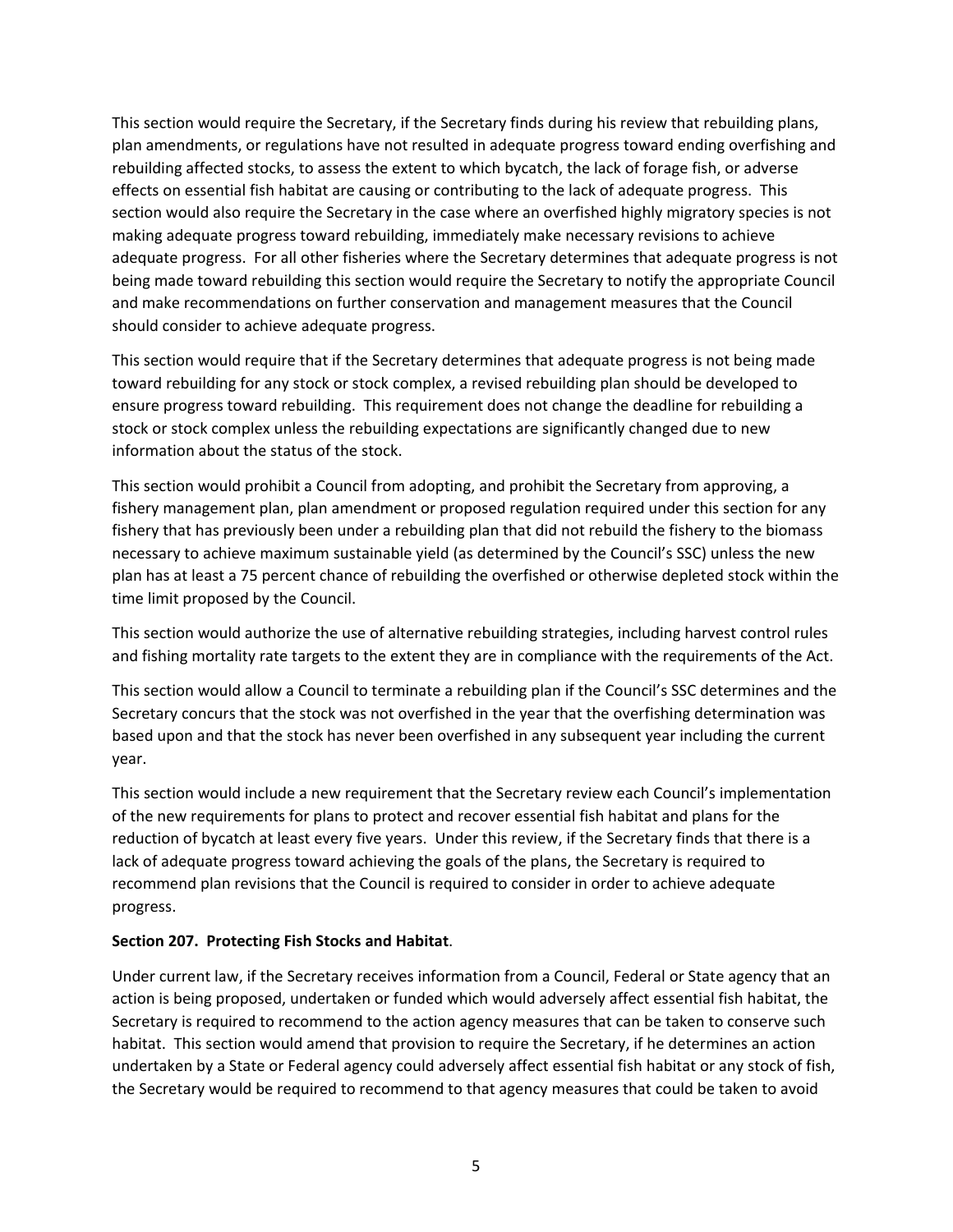the adverse effects on such habitat or, to the extent that adverse impacts cannot be avoided, the Secretary would be required to recommend measures to mitigate or offset such adverse effects.

Also under current law, a Federal agency that receives a recommendation from the Secretary must provide a detailed response in writing within 30 days. This section would require that a Federal agency must ensure that any action authorized, funded or undertaken avoids the adverse effects of such action on the habitat or, to the extent that the adverse impacts cannot be avoided, the agency must mitigate or offset such adverse impacts.

This section would require that any fishery management plan describe and identify habitat areas of particular concern based on the Secretarial guidelines to prevent adverse effects on such habitat caused by fishing, require that the plan monitor efficacy of actions to prevent adverse effects, and require that the plan identify other actions to encourage the conservation and enhancement of such habitat.

#### **Section 208. Sense of Congress on Ecosystem-based Fisheries Management**.

This section provides that it is the sense of Congress that "healthy fisheries and the coastal economies they support depend upon healthy marine ecosystems" and that "applying ecosystem science to fisheries decisionmaking reduces management uncertainty and increases the resiliency of valuable fish stocks" and that "the National Marine Fisheries Service should continue to refine and implement ecosystem-based approaches to the management of marine fishery resources".

*(Note: Sense of Congress statements do not amend the Act and do not carry the weight of law, but signal that the issue described in the Sense of Congress statement is important to Congress.)*

# **Title III – HEALTHY FISHERIES TROUGH BETTER SCIENCE**

#### **Section 301. Healthy Fisheries through Better Science**.

This section would require that the Secretary report to Congress within one year (and annually thereafter) on progress being made toward prioritizing and improving stock assessments. The report would summarize the methods used for assessing all stocks of fish for which a fishery management plan is in effect and explain which stocks have been assessed and why. The report will summarize each stock assessment and stock assessment update completed during the preceding year. The report will include the schedule for all upcoming stock assessments and stock assessment updates. The report will identify data and analysis, especially concerning recreational fishing, that, if available, would reduce uncertainty in and improve the accuracy of future stock assessments including whether such data and analysis could be provided by fishermen, fishing communities, universities and research institutions.

This section would amend an existing Finding such that it would read (with new language in italics), "The collection of reliable data is essential to the effective conservation, management, and scientific understanding of the fishery resources of the United States*. Fisheries management is most effective when it uses the best scientific information available, and incorporates such information from governmental and nongovernmental sources, including State and Federal agency staff, fishermen, fishing communities, universities, nonprofit organizations, traditional knowledge from Tribes and subsistence fishermen, ad research institutions. Scientific and statistical committees should consider such information when seeing he best scientific information available to form the basis of conservation and management.*"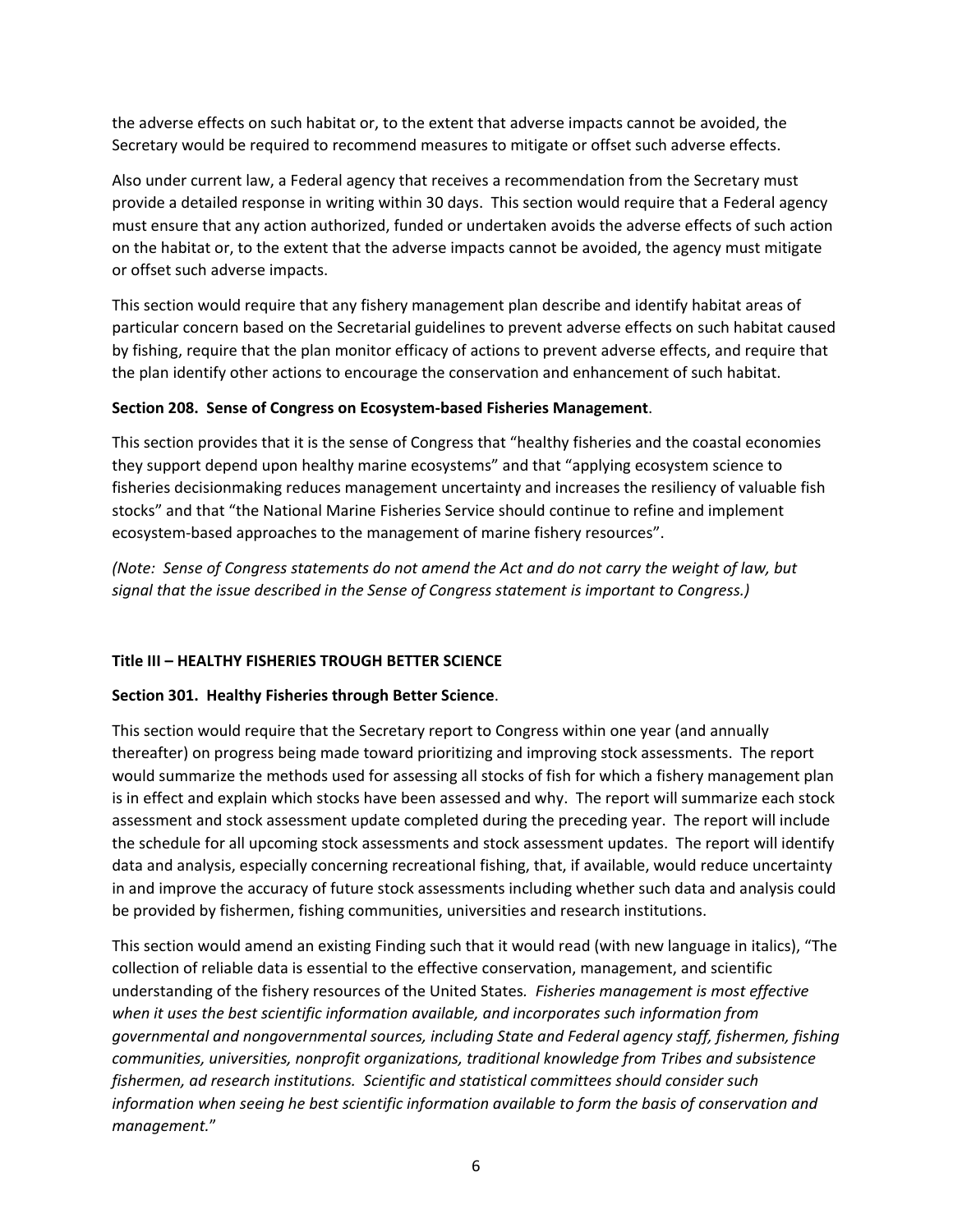This section would require the Secretary, in consultation with the Regional Fishery Management Councils, to submit a report to Congress within one year of the date of the enactment of this legislation with respect to each fishery governed by a fishery management plan in effect that: identifies the goals of the applicable monitoring and enforcement of fishing that is subject to the plan; identifies the methods to accomplish those goals including human observers, electronic monitoring, and vessel monitoring systems; and reviews the relative appropriateness of each methods based on the effectiveness at gathering desired information and reviews the short-term and long-term costs and benefits.

# **Section 302. Cooperative Research and Management Program**.

This section would require the Secretary, in consultation with the Regional Fishery Management Councils, and within one year of the date of enactment of this legislation, to publish a plan for implementing and conducting the cooperative research and management program already required under section 318 of the Act.

This section would require that the plan will identify and describe critical regional fishery management and research needs, possible projects to address those regional needs, and the estimated costs for such projects.

This section would require that the plan be revised and updated every five years and would require that each update will include a brief description of projects that were funded during the previous 5-year period and will describe the research and management needs that were addressed by those projects.

This section would also require that each Council provide a list of research and management needs to the Secretary each year and include a prioritization of such needs.

This section would require that the Secretary, when making funds available, will include several new uses including the expanded use of electronic catch reporting programs and technology and improving the use of monitoring and observer coverage through the expanded use of electronic monitoring devices and satellite tracking systems.

This section would authorize the Secretary to accept and use funding from other Federal agencies, academic institutions, persons, including fishery participants, and non-governmental organizations to expand cooperative fisheries research and management efforts including efforts to improve data collection in recreational fisheries for the purposes of improving management certainty and outcomes.

This section would allow the Secretary to allocate funds from the Fisheries Conservation and Management Fund to a specific project or region regardless of the existing restrictions if the funds were identified by the Council that designated them for inclusion in the fund or if another source of the funds deposited those funds into the account for that specific project or region.

#### **Section 303. Recreational Data Collection**.

The bill would require the Secretary to establish partnerships with States to develop best practices for implementing State recreational fisheries programs.

The bill would require the Secretary to develop guidance, in cooperation with the States, that detail best practices for administering State programs and to provide the guidance to the States.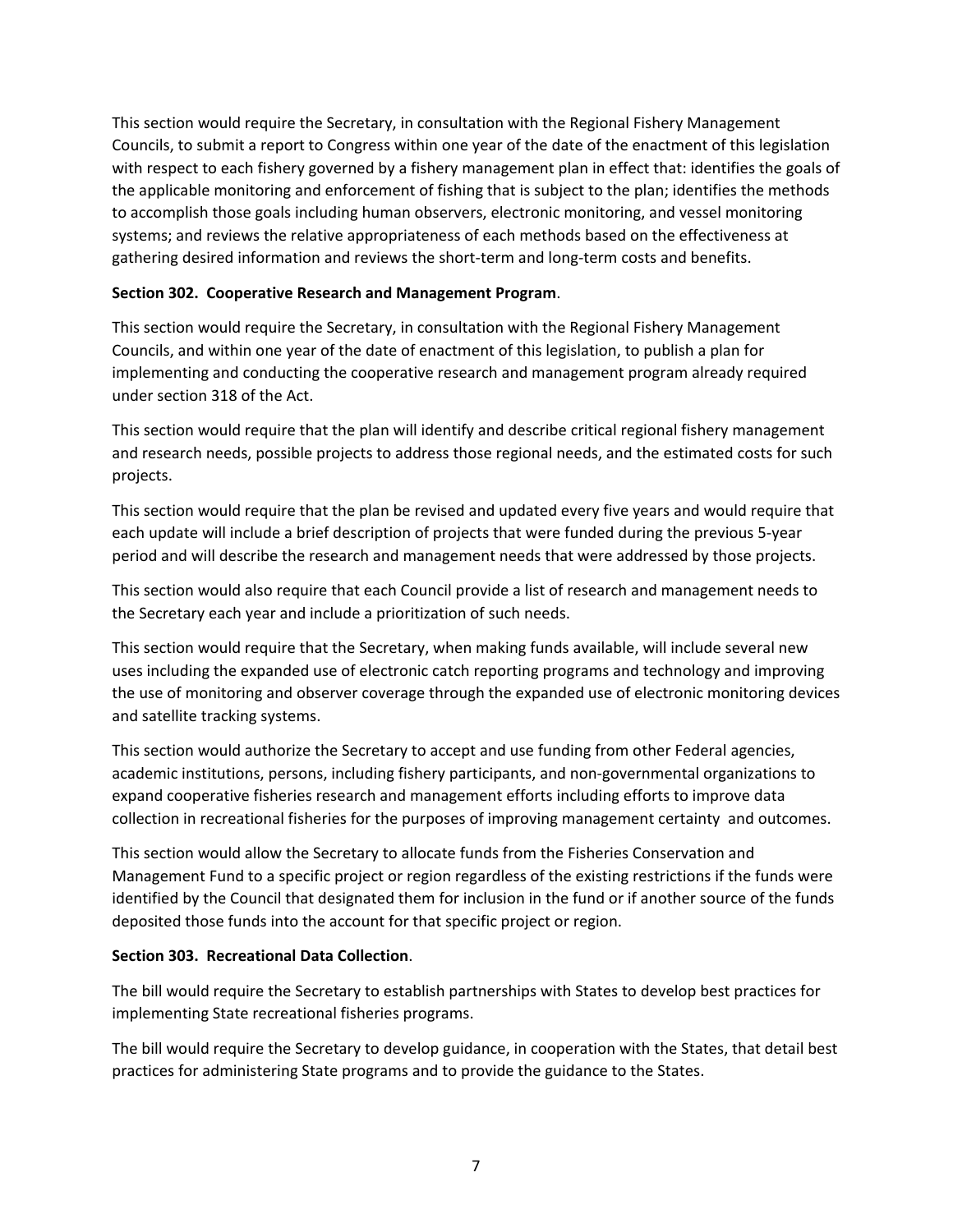The bill would require the Secretary to submit a biennial report to Congress the estimated accuracy of the Federal recreational registry program, priorities for improving recreational fishing data collection programs, and explain the use of information collected by State programs and by the Secretary.

The bill would authorize the Secretary to make grants to States to improve implementation of State recreational data collection programs and requires the Secretary to prioritize the grants based on the ability of the grant to improve the quality and accuracy of the data collection programs.

This section would require the Secretary, within 90 days of the enactment of this legislation, to enter into an agreement with the National Academy of Sciences to evaluate - in the form of a report - how the design of the Marine Recreational Information Program (MRIP) can be improved to better meet the needs of in-season management of annual catch limits for the purposes of stock assessments and the determination of stock management reference points.

This section would require the NAS to also report on what actions the Secretary, the Councils, and States could take to improve the accuracy and timeliness of data collection and analysis to improve the MRIP and facilitate in-season management.

This section would also require that within 6 months of receiving the report from the NAS, the Secretary will submit a report to Congress with recommendations for changes that could be made to MRIP to make the program better meet the needs of in-season management of annual catch limits and other requirements.

# **Section 304. Modernizing Fisheries Data Collection and Storage**.

This section would require the Secretary, working with the Councils and nongovernmental entities to develop and implement the use of video survey technologies and the expended use of acoustic survey technologies.

This section would require the Secretary to enter into an agreement with the United States Digital Service (Service) within 90 days of the enactment of this legislation which would require the Service to make recommendations to modernize and streamline the fishery data collection, processing, analysis and storage systems of the National Marine Fisheries Service (NMFS). This agreement would specify that the Secretary is seeking recommendations that promote user-centered data and include open, secure architecture and clear performance specifications.

This section would allow the Service to access all data collection, processing, analysis, and storage systems of NMFS and any other information necessary to enable the development of recommendations that will ensure the optimization and modernization of such systems.

This section would require the Secretary, working with the Councils and fishery stakeholders, to consider and implement the recommendations made by the Service.

This section would require the Secretary, within one year of the date of enactment of this legislation and every two years thereafter to report to Congress on the status of the agreement and progress being made in modernizing fisheries data systems.

# **Section 305. Gulf of Mexico Fisheries Cooperative Research and Red Snapper Management**.

This section would require the Secretary of Commerce - in conjunction with the Gulf States, the Gulf of Mexico Council, and the charter and recreational fishing sectors - to develop and implement a real-time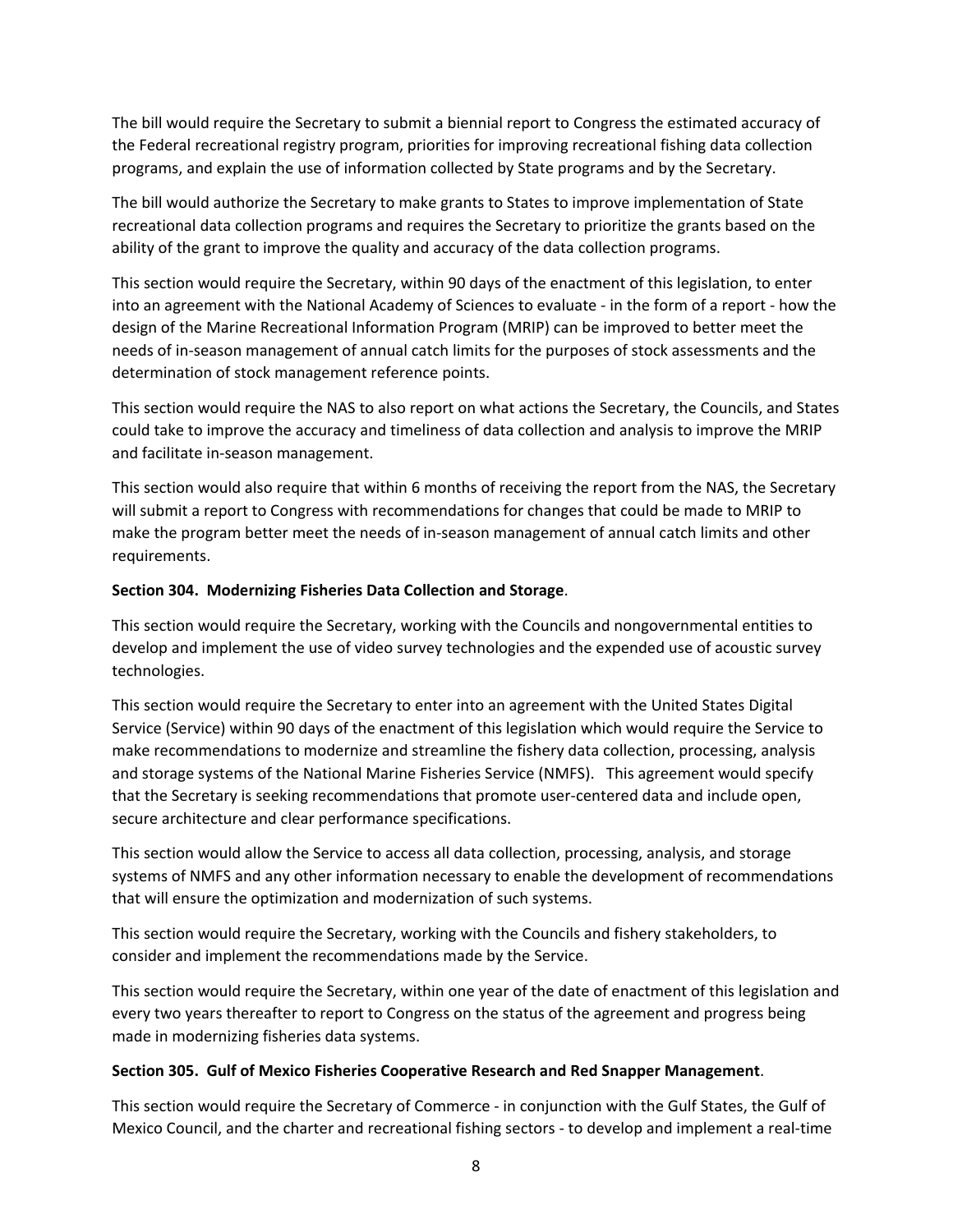reporting and data collection program for the Gulf of Mexico red snapper fishery using available technology. The Secretary is required to make this a priority for funds received by NOAA through the Saltonstall-Kennedy Act.

This section would also require the Secretary - in conjunction with the Gulf States, the Gulf of Mexico and the South Atlantic Councils, and the commercial, charter and recreational fishing sectors - to develop and implement a cooperative research program for fisheries in the Gulf of Mexico and the South Atlantic regions giving priority to those fisheries that are considered data poor. The Secretary would be authorized, subject to the availability of appropriations, to make funds received by NOAA from the Saltonstall-Kennedy Act available for the research for this region.

This section also would require that the Science Center Director of the Southeast region ensure that the information gathered as a result of research funded through the RESTORE Act be incorporated as soon as possible into any stock assessments conducted after the date of enactment.

This section would require the Secretary of Commerce and the Secretary of the Interior (acting through the Bureau of Ocean Energy Management) to enter into a cooperative agreement for the funding of stock assessments that are necessitated by any action by the Bureau with respect to offshore oil rigs in the Gulf of Mexico that adversely impact red snapper.

#### **Section 306. Science and Management for Shifting Stocks**.

This section would amend the Atlantic Coastal Fisheries Cooperative Management Act to require the Atlantic States Marine Fisheries Commission (ASMFC), when developing or updating a coastal fisheries management plan or plan amendment, to account for any climate change impacts – including changes in fish abundance and distribution – on coastal resources when establishing quota allocations between any States or other management units. This section would also require that ASMFC use best scientific information available when making these climate change impact assessments.

This section would amend section 305 (a) of the Act to prohibit the Secretary from authorizing the development of any new fishery not currently on the List of Fisheries unless the Secretary determines that the fishery's ecosystem impacts have been analyzed. This section further notes that this prohibition will not restrict the requirements for the experimental fishing permit process also under this section of the Act.

This section would also amend section 305 of the Act to require each Council to revise its list of approved fisheries and gear within 18 months of the date of enactment of this legislation and at least once every five years thereafter. This revision of the list must include specific and narrow terms and include the geographic range to ensure only active fisheries or new fisheries intended for Secretarial review are included.

This section would require the Secretary to make a determination related to any new fishery's ecosystem impacts under this section and under any other applicable law. The Secretary would then be required to publish a revise list after providing an opportunity for public comment.

This section would require a Council to prepare a fishery management plan or prepare an amendment to a current fishery management plan for any new fishery that the Secretary has placed on the revised list of approved fisheries prior to that fishery can begin.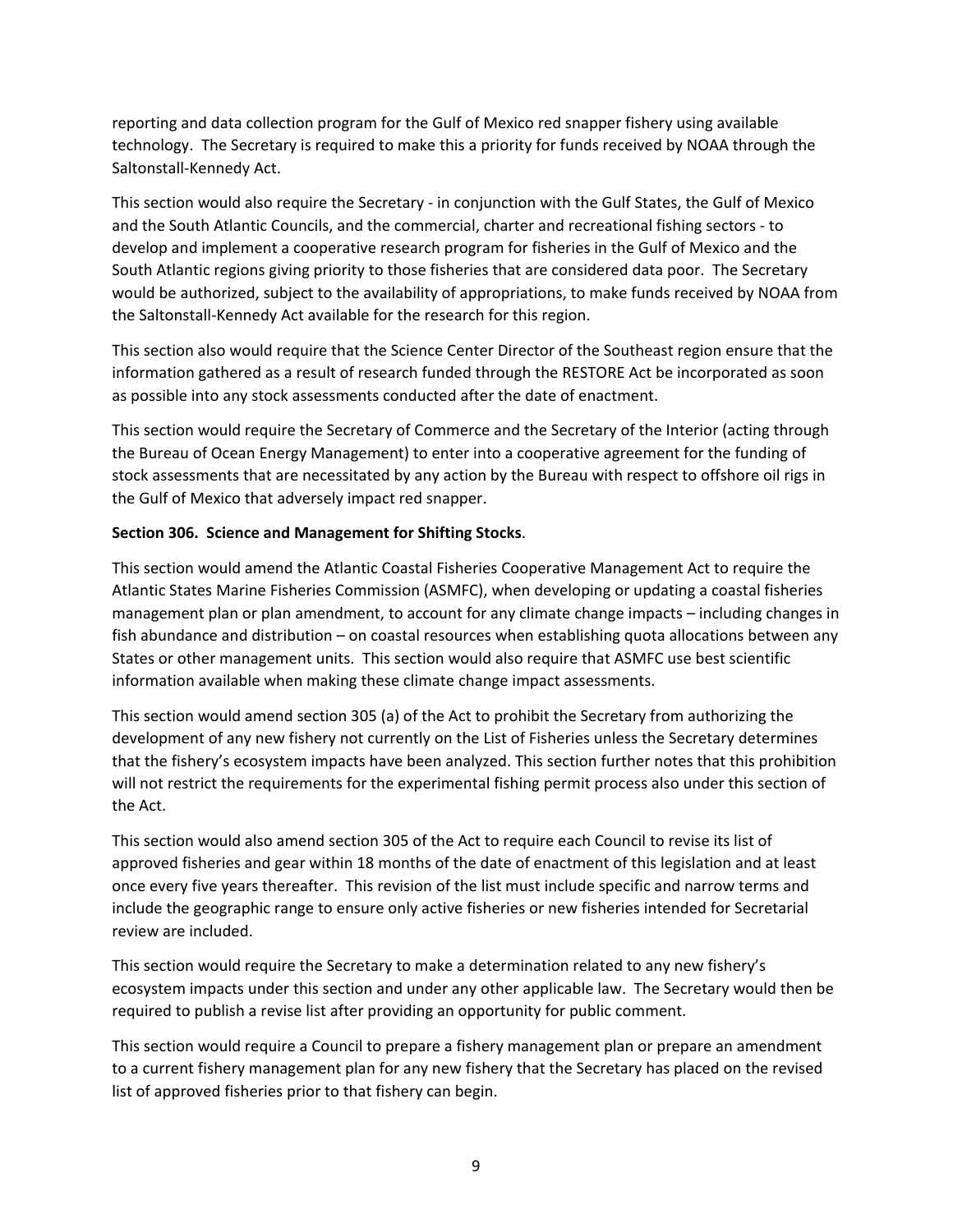This section would require the Secretary to issue guidance regarding how a determination to put a new fishery on the approved list will be conducted and how the determination will conclude that a new fishery's ecosystem impacts have been sufficiently been analyzed.

# **Title IV – STENGTHENING FISHING COMMUNITIES**

#### **Section 401. Saltonstall-Kennedy Act Reforms**.

This section would amend the Saltonstall-Kennnedy Act to remove a sunset date and to require that all funds collected by the Secretary of Agriculture and transferred to the Secretary of Commerce shall be used only for the purposes of providing grants for fisheries research and development projects.

#### **Section 402. Fishery Resources Disaster Assistance**.

This section would require the Secretary to publish the estimated cost of recovery from a fishery resource disaster within 30 days from the time the Secretary makes the disaster determination. This section would require that the estimate must include financial impacts to the broader seafood economy and coastal communities and not limited to harvesters, processor, charter fishing companies, ports and related infrastructure owners, service providers, and seafood shipping companies.

This section would require that the Secretary make a fishery disaster assistance decision regarding aa request from a Governor within 120 days after the completion of the fishing season for which the relief was requested.

This section would change the way fisheries disaster funds appropriations are scored under the Balanced Budget and Emergency Deficit Control Act of 1985.

# **Section 403. Refinancing of Pacific Coast Groundfish Fishing Capacity Reduction Loan**.

This section would require that the Secretary implement the fishing capacity reduction loan refinancing program within 90 days of the enactment of this legislation and without further appropriations from Congress.

# **Section 404. Strengthening Participation for Pacific Territories**.

This section would require the Secretary to ensure participation for United States territories and their fishing communities in the management of highly migratory species that frequent the EEZ adjoining these territories. This section would also require the Secretary to consider the interests of these U.S. territories in the management of highly migratory species in the EEZ adjoining these territories.

This section would amend the Western and Central Pacific Fisheries Convention Implementation Act to require that the United States be represented on the Commission by 5 U.S. Commissioners to be appointed by the President. These Commissioners shall be knowledgeable and experienced in highly migratory species in the Central and Western Pacific Oceans and shall serve at the pleasure of the President.

This section would require that of these 5 Commissioners, one must be  $-1$ ) an officer or employee of the Department of Commerce, 2) the chairman or other member of the Western Pacific Fishery Management Council, and 3) a resident of American Samoa, Guam, of the Commonwealth of the Northern Mariana Islands who is not a member of the Western Pacific Fishery Management Council.